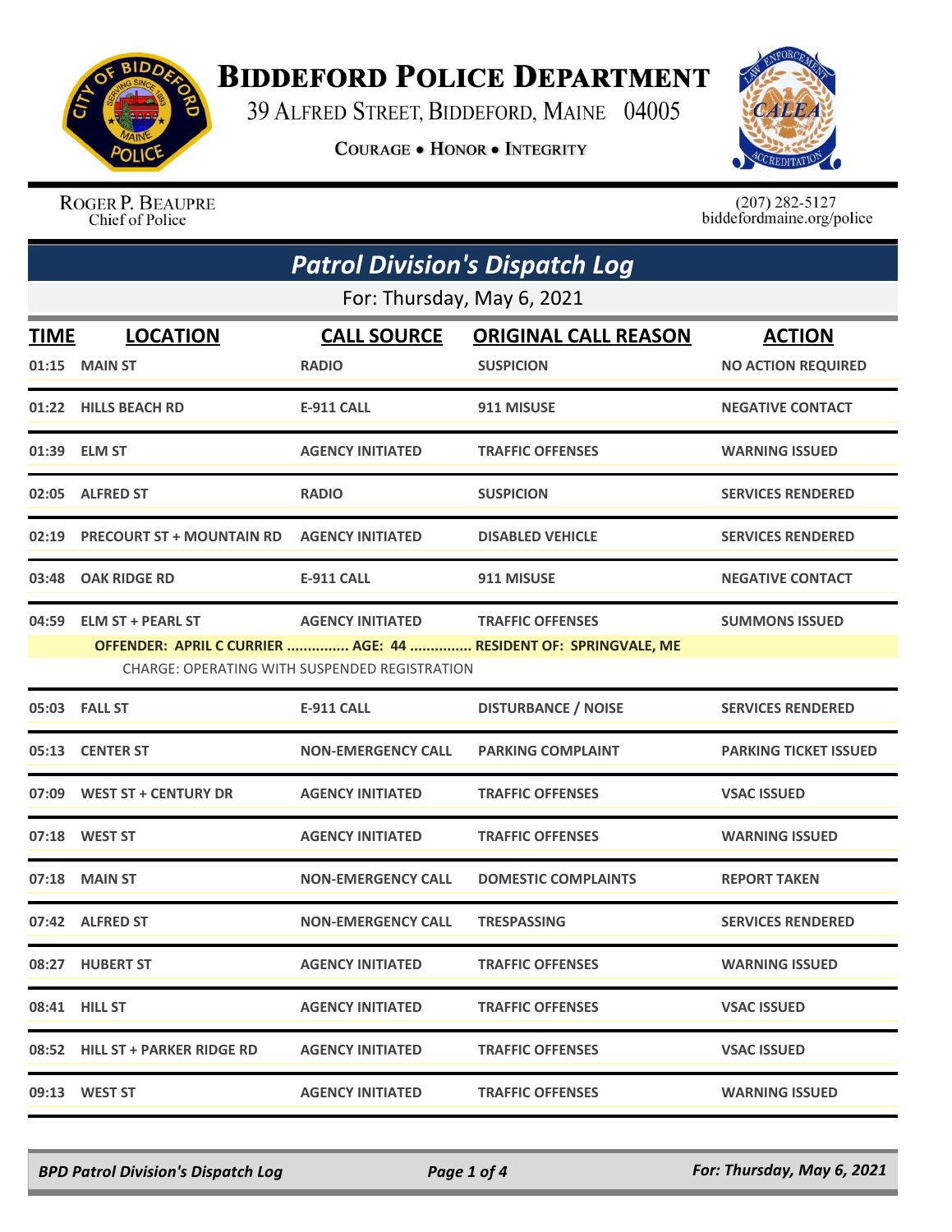| <b>TIME</b> | <b>LOCATION</b><br>09:30 GRANITE ST + OAK ST | <b>CALL SOURCE</b><br><b>AGENCY INITIATED</b> | <b>ORIGINAL CALL REASON</b><br><b>TRAFFIC OFFENSES</b> | <b>ACTION</b><br><b>WARNING ISSUED</b> |
|-------------|----------------------------------------------|-----------------------------------------------|--------------------------------------------------------|----------------------------------------|
|             | 09:37 HILL ST + ACORN ST                     | <b>AGENCY INITIATED</b>                       | <b>TRAFFIC OFFENSES</b>                                | <b>WARNING ISSUED</b>                  |
|             | 09:43 PROSPECT ST                            | <b>AGENCY INITIATED</b>                       | <b>ANIMAL COMPLAINT</b>                                | <b>WARNING ISSUED</b>                  |
|             | 09:49 HILL ST                                | <b>AGENCY INITIATED</b>                       | <b>TRAFFIC OFFENSES</b>                                | <b>WARNING ISSUED</b>                  |
|             | 09:56 HILL ST + POOL ST                      | <b>AGENCY INITIATED</b>                       | <b>PARKING COMPLAINT</b>                               | <b>SERVICES RENDERED</b>               |
|             | 10:12 GRAHAM ST                              | <b>AGENCY INITIATED</b>                       | <b>TRAFFIC OFFENSES</b>                                | <b>VSAC ISSUED</b>                     |
| 10:14       | <b>OLD POOL RD</b>                           | <b>NON-EMERGENCY CALL</b>                     | <b>CRIM THREAT / TERRORIZING</b>                       | <b>REPORT TAKEN</b>                    |
|             | 10:24 PIERSONS LN                            | <b>NON-EMERGENCY CALL</b>                     | <b>MISSING PERSON</b>                                  | <b>SERVICES RENDERED</b>               |
|             | 10:33 HILL ST + PENNY AVE                    | <b>AGENCY INITIATED</b>                       | <b>TRAFFIC OFFENSES</b>                                | <b>WARNING ISSUED</b>                  |
| 10:36       | <b>MAIN ST</b>                               | <b>WALK-IN AT STATION</b>                     | <b>ARTICLES LOST/FOUND</b>                             | <b>NO ACTION REQUIRED</b>              |
|             | 10:38 CENTER ST                              | <b>NON-EMERGENCY CALL</b>                     | <b>ESCORTS / RELAYS</b>                                | <b>SERVICES RENDERED</b>               |
|             | 10:51 ALFRED ST                              | <b>NON-EMERGENCY CALL</b>                     | TRESPASSING                                            | <b>REPORT TAKEN</b>                    |
| 11:15       | <b>TIGER WAY</b>                             | <b>E-911 CALL</b>                             | 911 MISUSE                                             | <b>SERVICES RENDERED</b>               |
| 11:39       | <b>GRANITE ST</b>                            | <b>AGENCY INITIATED</b>                       | <b>TRAFFIC OFFENSES</b>                                | <b>WARNING ISSUED</b>                  |
|             | 11:49 WEST ST + GRAHAM ST                    | <b>AGENCY INITIATED</b>                       | <b>TRAFFIC OFFENSES</b>                                | <b>VSAC ISSUED</b>                     |
|             | 12:04 MEDICAL CENTER DR                      | <b>E-911 CALL</b>                             | <b>CHECK WELFARE</b>                                   | <b>SERVICES RENDERED</b>               |
|             | 12:05 WEST ST + PRISCILLA AVE                | <b>AGENCY INITIATED</b>                       | <b>TRAFFIC OFFENSES</b>                                | <b>WARNING ISSUED</b>                  |
|             | 12:27 WEST ST                                | <b>AGENCY INITIATED</b>                       | <b>TRAFFIC OFFENSES</b>                                | <b>WARNING ISSUED</b>                  |
|             | 12:33 HILL ST                                | <b>AGENCY INITIATED</b>                       | <b>TRAFFIC OFFENSES</b>                                | <b>VSAC ISSUED</b>                     |
|             | <b>12:52 HILL ST</b>                         | <b>AGENCY INITIATED</b>                       | <b>TRAFFIC OFFENSES</b>                                | <b>VSAC ISSUED</b>                     |
|             | 13:08 POOL ST + KYLE LN                      | <b>AGENCY INITIATED</b>                       | <b>TRAFFIC OFFENSES</b>                                | <b>WARNING ISSUED</b>                  |
|             | <b>13:16 GREEN ST</b>                        | <b>NON-EMERGENCY CALL</b>                     | <b>HARASSMENT</b>                                      | <b>SERVICES RENDERED</b>               |
|             | 13:17 ALFRED ST                              | <b>AGENCY INITIATED</b>                       | <b>TRAFFIC OFFENSES</b>                                | <b>WARNING ISSUED</b>                  |
|             | 13:18 POOL ST                                | <b>AGENCY INITIATED</b>                       | <b>TRAFFIC OFFENSES</b>                                | <b>WARNING ISSUED</b>                  |
|             | 13:36 WEST ST + BALD AVE                     | <b>AGENCY INITIATED</b>                       | <b>TRAFFIC OFFENSES</b>                                | <b>VSAC ISSUED</b>                     |

*BPD Patrol Division's Dispatch Log Page 2 of 4 For: Thursday, May 6, 2021*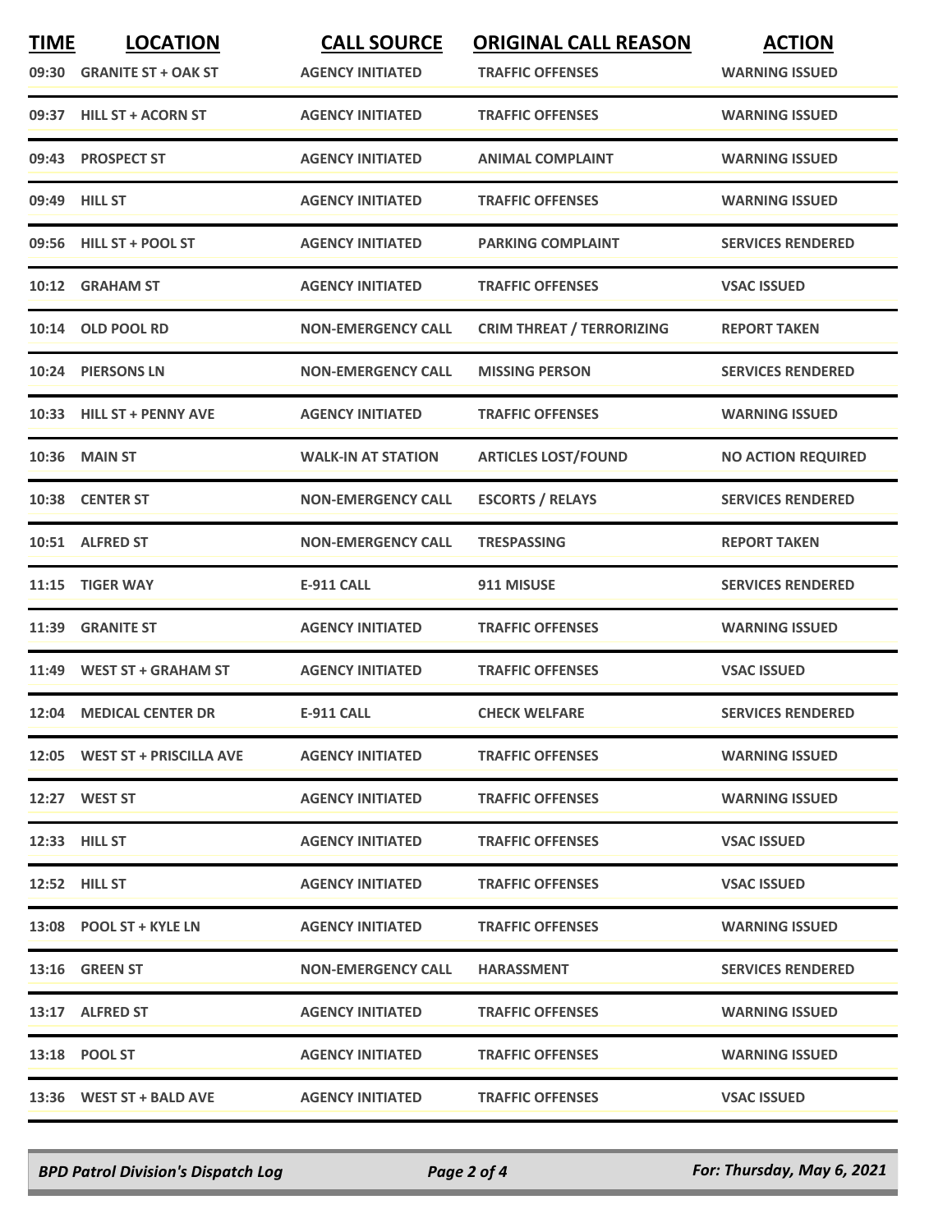| <u>TIME</u> | <b>LOCATION</b>               | <b>CALL SOURCE</b>        | <b>ORIGINAL CALL REASON</b> | <b>ACTION</b>                |
|-------------|-------------------------------|---------------------------|-----------------------------|------------------------------|
|             | 13:42 HILL ST + FALL ST       | <b>AGENCY INITIATED</b>   | <b>TRAFFIC OFFENSES</b>     | <b>WARNING ISSUED</b>        |
|             | 14:01 SOUTH ST                | <b>NON-EMERGENCY CALL</b> | <b>SUSPICION</b>            | <b>CIVIL COMPLAINT</b>       |
|             | 14:02 ALFRED ST + UNION ST    | <b>AGENCY INITIATED</b>   | <b>TRAFFIC OFFENSES</b>     | <b>WARNING ISSUED</b>        |
|             | 14:20 WEST ST + PROSPECT ST   | <b>AGENCY INITIATED</b>   | <b>TRAFFIC OFFENSES</b>     | <b>VSAC ISSUED</b>           |
|             | 14:23 POOL ST                 | <b>AGENCY INITIATED</b>   | <b>TRAFFIC OFFENSES</b>     | <b>WARNING ISSUED</b>        |
|             | 14:30 POOL ST + BLANDINGS WAY | <b>AGENCY INITIATED</b>   | <b>TRAFFIC OFFENSES</b>     | <b>WARNING ISSUED</b>        |
|             | 14:32 WEST ST + PROSPECT ST   | <b>AGENCY INITIATED</b>   | <b>TRAFFIC OFFENSES</b>     | <b>VSAC ISSUED</b>           |
|             | 14:32 HILL ST                 | <b>NON-EMERGENCY CALL</b> | <b>SUSPICION</b>            | <b>SERVICES RENDERED</b>     |
|             | 14:38 POOL ST + BLANDINGS WAY | <b>AGENCY INITIATED</b>   | <b>TRAFFIC OFFENSES</b>     | <b>VSAC ISSUED</b>           |
|             | 14:41 SOUTH ST                | <b>WALK-IN AT STATION</b> | <b>BURGLARY</b>             | <b>REPORT TAKEN</b>          |
|             | 15:32 ELM ST + FOREST ST      | <b>AGENCY INITIATED</b>   | <b>TRAFFIC OFFENSES</b>     | <b>WARNING ISSUED</b>        |
|             | 15:53 LIBBY DR                | <b>AGENCY INITIATED</b>   | <b>PAPERWORK</b>            | <b>PAPERWORK NOT SERVED</b>  |
|             | 16:10 ELM ST + SPRUCE ST      | <b>NON-EMERGENCY CALL</b> | <b>CHECK WELFARE</b>        | <b>TRANSPORT TO HOSPITAL</b> |
| 16:11       | <b>MAY ST + LESSARD AVE</b>   | <b>NON-EMERGENCY CALL</b> | <b>CHECK WELFARE</b>        | <b>TRANSPORT TO HOSPITAL</b> |
| 16:22       | <b>TOWN LINE RD</b>           | <b>E-911 CALL</b>         | 911 MISUSE                  | <b>DISPATCH HANDLED</b>      |
|             | 16:23 ALFRED ST               | <b>E-911 CALL</b>         | <b>CIVIL COMPLAINT</b>      | <b>CIVIL COMPLAINT</b>       |
|             | 16:27 CLARKS CT               | <b>NON-EMERGENCY CALL</b> | <b>PARKING COMPLAINT</b>    | <b>GONE ON ARRIVAL</b>       |
|             | 16:34 ELM ST                  | <b>NON-EMERGENCY CALL</b> | <b>CHECK WELFARE</b>        | <b>REPORT TAKEN</b>          |
|             | 17:08 BOULDER WAY             | <b>AGENCY INITIATED</b>   | <b>CHECK WELFARE</b>        | <b>SERVICES RENDERED</b>     |
|             | 17:19 ELM ST + LINDALE AVE    | <b>AGENCY INITIATED</b>   | <b>TRAFFIC OFFENSES</b>     | <b>WARNING ISSUED</b>        |
|             | 17:36 PROSPECT ST             | <b>NON-EMERGENCY CALL</b> | <b>CIVIL COMPLAINT</b>      | <b>REPORT TAKEN</b>          |
|             | <b>17:40 LIBBY DR</b>         | <b>AGENCY INITIATED</b>   | <b>PAPERWORK</b>            | <b>PAPERWORK SERVED</b>      |
|             | 17:45 MAIN ST                 | <b>NON-EMERGENCY CALL</b> | 911 MISUSE                  | <b>SERVICES RENDERED</b>     |
|             | 17:48 BOULDER WAY             | E-911 CALL                | <b>CIVIL COMPLAINT</b>      | <b>CIVIL COMPLAINT</b>       |
|             | 18:10 ALFRED ST               | <b>AGENCY INITIATED</b>   | <b>TRAFFIC OFFENSES</b>     | <b>WARNING ISSUED</b>        |

*BPD Patrol Division's Dispatch Log Page 3 of 4 For: Thursday, May 6, 2021*